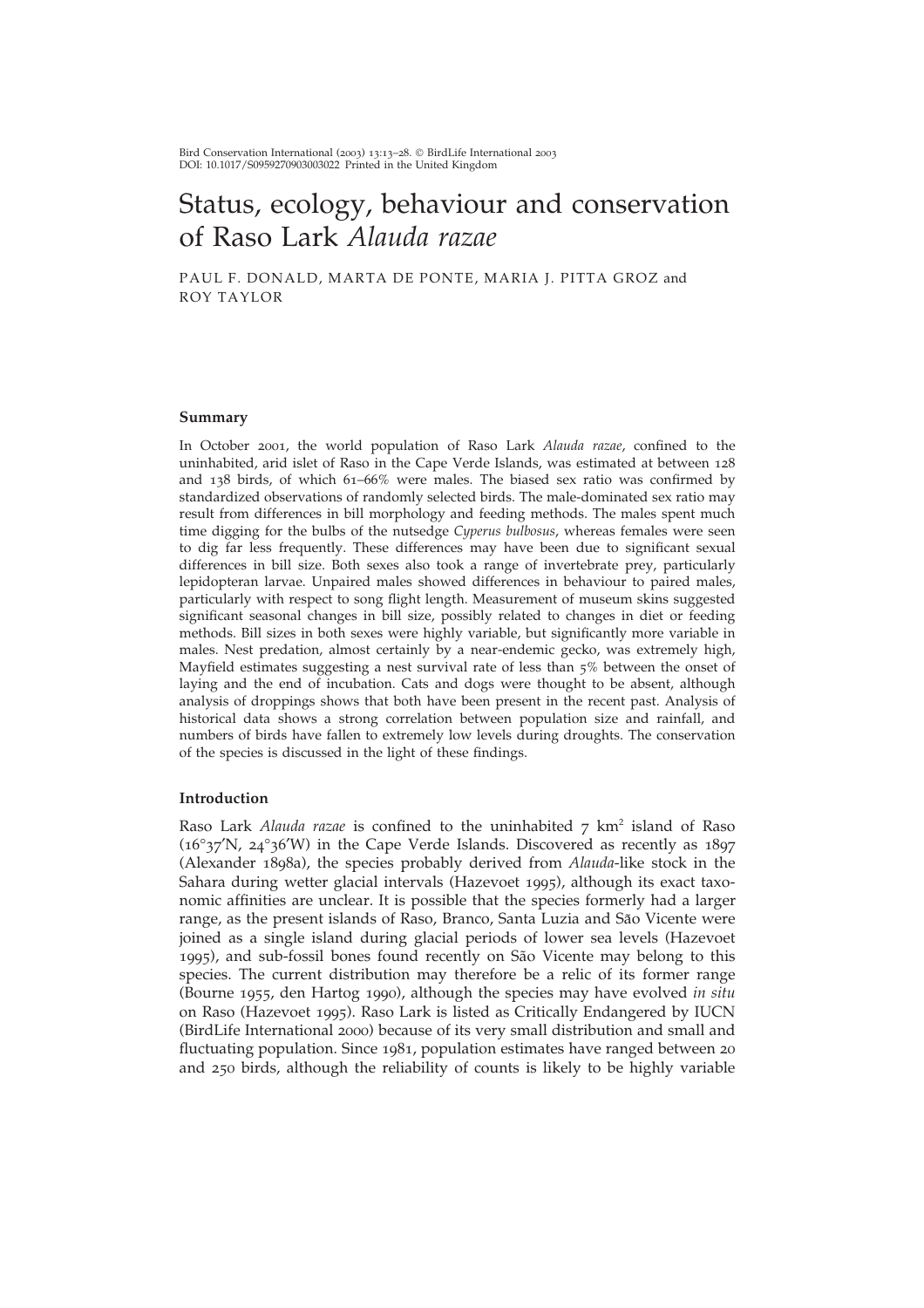(Ratcliffe *et al*. 1999). It is probably the least known bird species in the western Palaearctic, due largely to the inaccessibility of Raso and the absence of an ornithological organization in the Cape Verde Islands. Most of what is known derives from the findings of ornithologists visiting the island for short periods, usually to study other species.

Previous authors (e.g. Hazevoet 1995, Ratcliffe *et al*. 1999) have suggested that the population fluctuates in response to rainfall and that long-term desertification is a major threat. This is supported by the observation that birds are largely confined to small areas of green vegetation on the island's flat plain  $(4 \text{ km}^2)$  and that breeding only seems to take place after rain (a common strategy in African larks), which falls largely in August to October (Alexander 1898b, Hazevoet 1995, Ratcliffe *et al*. 1999). As the Cape Verde Islands lie just outside the Intertropical Convergence Zone (ITCZ), periodic droughts are a feature of the climate of the archipelago (Hazevoet 1995), and Raso Lark has clearly survived droughts lasting at least as long as the documented maximum of 18 years. Being relatively flat (maximum altitude 164 m) and having no permanent water source, water shortage on Raso is particularly severe and so the island has never been inhabited. During the 1968–1980 drought, numbers of Raso Larks may have fallen to less than 20 individuals (Ratcliffe *et al*. 1999). It has been suggested that nest predation may represent a further threat to this species (Castell 1999) and feral cats *Felis catus* have been present on the island in the recent past (Ratcliffe *et al*. 1999). The effects of predation may pose a particularly serious threat to the population when it has already been reduced to low levels by drought, so a critical assessment of all threats is necessary to formulate a conservation strategy for the species. This has hitherto been impossible with the little information available.

This paper describes the results of an expedition to Raso in October 2001. The aims of the research were to assess the species' status, diet, feeding methods and nesting success in order to understand the main threats faced by the species, and to collect documentary data to help clarify the species' taxonomic affinities (Hazevoet 1989) and expand and update standard accounts (e.g. Cramp 1988). A specific aim was to locate and monitor nests to verify the assertion of Castell (1999) that nest predation rates may be high.

## **Methods**

Visits were made to Raso on 30 September–4 October, 7–12 October, 16 October and 18 October 2001. The island was reached by chartered fishing boat from Tarrafal on the island of São Nicolau, approximately 25 km to the east of Raso. Plant specimens were identified from Lobin (1982, 1986).

## *Counts and assessments of sex ratio*

The whole of the flat plain of Raso  $(4 \text{ km}^2)$  was covered by four observers walking parallel transects of 50 m length on October 1 and 3. A portable global positioning system (GPS) was used to ensure full coverage and to avoid double counting. The exact location of all birds seen was recorded on the GPS to produce a distribution map. Males and females were distinguished in the counts based on bill size and shape and behaviour. It was not possible to cover the island's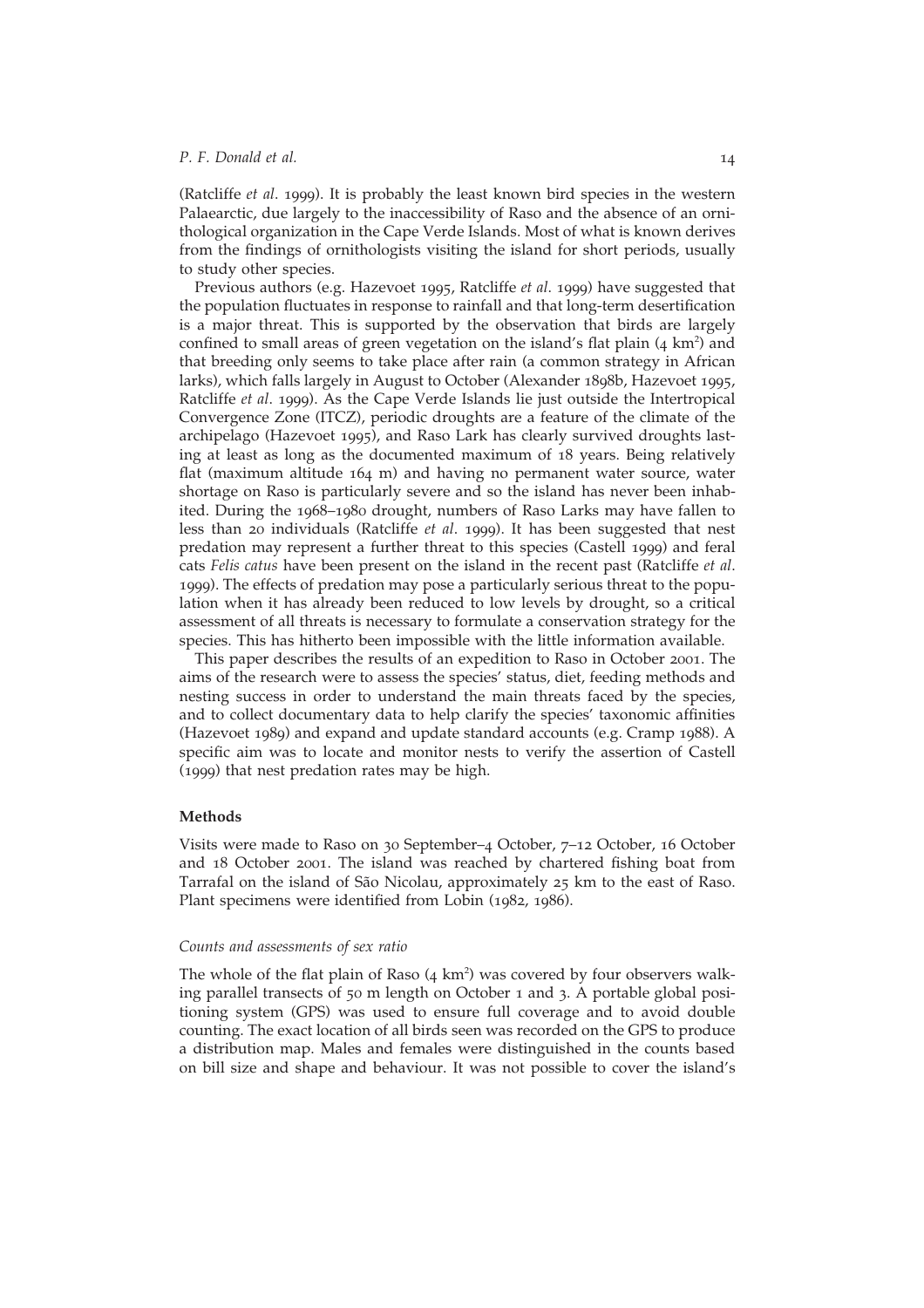hilly northern side (3 km<sup>2</sup>) with parallel transects, so observers counted the small number of birds present there by visiting all patches of vegetation, following Ratcliffe *et al*. (1999). Initial results suggested an uneven sex ratio, possibly due to under-recording of females. Females may have been less conspicuous because they did not sing or because they may have been incubating eggs. Therefore, a standardized protocol was developed to determine the sex ratio more accurately. The GPS locations of 30 males were selected at random from those of all birds recorded during transects. An observer returned to this location and selected the male nearest to the point as the focal bird. Where no males were immediately obvious, the observer walked a spiral of 10 m intervals away from the point and the first male seen within 25 m of the observer selected as the focal bird. This was done to ensure that singing males were not selected in preference to males closer to the observer that were not singing. The focal bird was then watched for a period of one hour or until it was seen to be paired (in which case the time taken to ascertain this was recorded). The critical period of one hour was derived from observations of incubating females which showed that a male with an incubating female would encounter the female more than three times per hour and spend long periods with her (see Results). Therefore, a male observed for one hour without encountering a female could be safely assumed unpaired. The duration of song flights was also recorded to assess differences in territorial behaviour that could also indicate a male's status.

## *Feeding and diet*

Observations were made of foraging behaviour of male and female birds to test previous assertions that the sexes feed in different ways. The focal bird was sexed on body size, bill size and shape, and behaviour (particularly song and crest-raising), and a maximum of 10 foraging actions recorded for each bird. A foraging action was defined as a successful attempt to gather food. These were recorded under one of four categories: digging, gleaning from vegetation, gleaning from the ground and turning over stones. Significant differences in feeding methods between males and females were assessed using contingency table analysis. Where possible, the food item was identified. Faecal samples were also collected from the song posts of a number of males, stored dry and analysed under a microscope to identify the main dietary components from undigested body parts.

In order to determine whether any differences in feeding methods could be related to bill structure, an analysis was carried out to determine correlates of bill size. Bill measurements were taken from 45 museum skins (24 in the British Museum of Natural History, Tring, eight in the American Museum of Natural History, New York, five in the Muséum National d'Histoire Naturelle, Paris and eight in the Centro de Zoologia, Instituto de Investigação Científica Tropical, Lisbon). Bill measurements taken were maximum depth and breadth, the length of the upper mandible from feathering on the forehead to bill tip and distance from the notch in the lower mandible to bill tip. Maximum bill length was modelled with general linear models (GLMs) in terms of sex, year of collection and month of collection (the last two to assess long-term or seasonal changes in bill size). As different observers measured skins in different museums, museum col-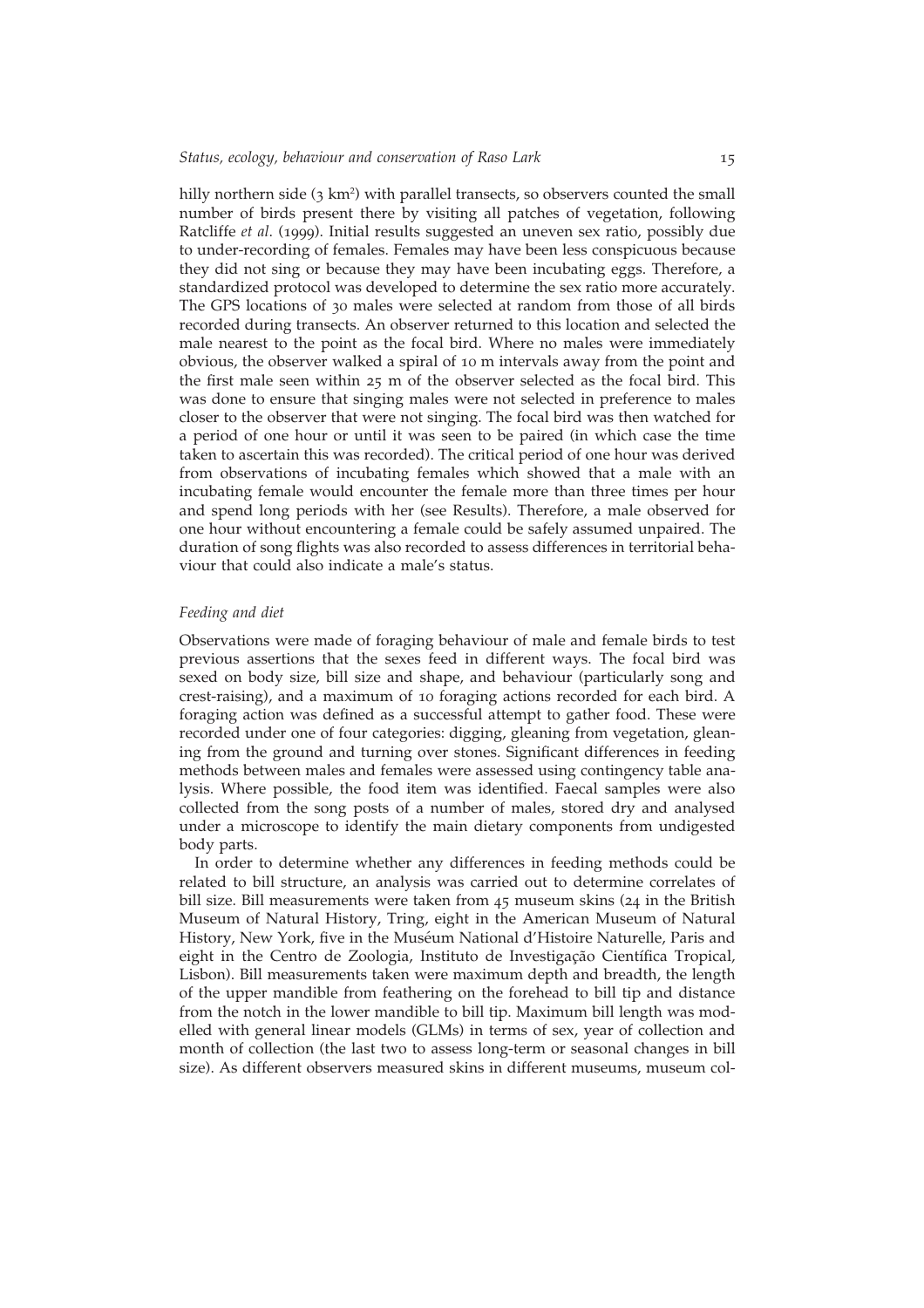lection was added as a factorial variable. Maximal models were simplified by backwards deletion, the minimum adequate model being that in which all, and only, those terms explaining significant independent variation were retained.

#### *Nesting success*

Nests were found by observations of birds carrying nesting material and by the behaviour of females, which exhibited a characteristic furtive behaviour when approaching the nest. The position of nests was recorded using a GPS and nests revisited at intervals of one or two days to monitor progress. Estimates of nest survival rates were calculated using a derivation of the Mayfield method (Mayfield 1975) in which a binary nest outcome variable (failure or no failure) was modelled in the statistical package GLIM assuming binomial errors and a logistic link function, with the number of exposure days being entered as a binomial denominator (Crawley 1993). Subtraction from unity of the backtransformed parameter estimate provided an estimate of the daily likelihood of success. When raised to the power of 15 (assuming three days for laying and 12 days of incubation), this provided an estimate of the likelihood of a nest surviving the entire laying and incubation period.

# *Behaviour*

Behaviour of both the males and females during incubation was of interest for several reasons. It is poorly documented, standard accounts (e.g. Cramp 1988) being incomplete and based largely on casual observations. Behaviour might also indicate the species' taxonomic affinities (Hall 1963, Hazevoet 1989). Furthermore, during the assessment of sex ratio it was important to assess how long a male with an incubating female nearby would have to be watched before his status as a paired male could be ascertained (see above).

Eight one hour watches of different nests were made from a distance of 50 m or more and the movements of females on and off the nest recorded. The number of times that the male and the female were recorded together near the nest was also recorded. The duration of song flights was recorded opportunistically to document this phenomenon and to assess whether a male's status (paired or unpaired) could be determined by song flight duration and thereby provide additional support to the standardized watches of males described above. Differences in incubating and non-incubating behaviour of females with nests, and in song lengths of paired and single males, were tested using Mann–Whitney *U*-tests.

## *Predator status*

The presence of cats on the island was assessed by walking transects at night and periodically shining a powerful torch beam in a 360° arc to try to detect reflections from eyes. In addition, sand traps were baited with fish and tracks of animals attracted to the bait examined. A large number of mammalian faeces were located in one area in the north-east of the island and were collected for examination. Counts of avian predators or potential predators on the island were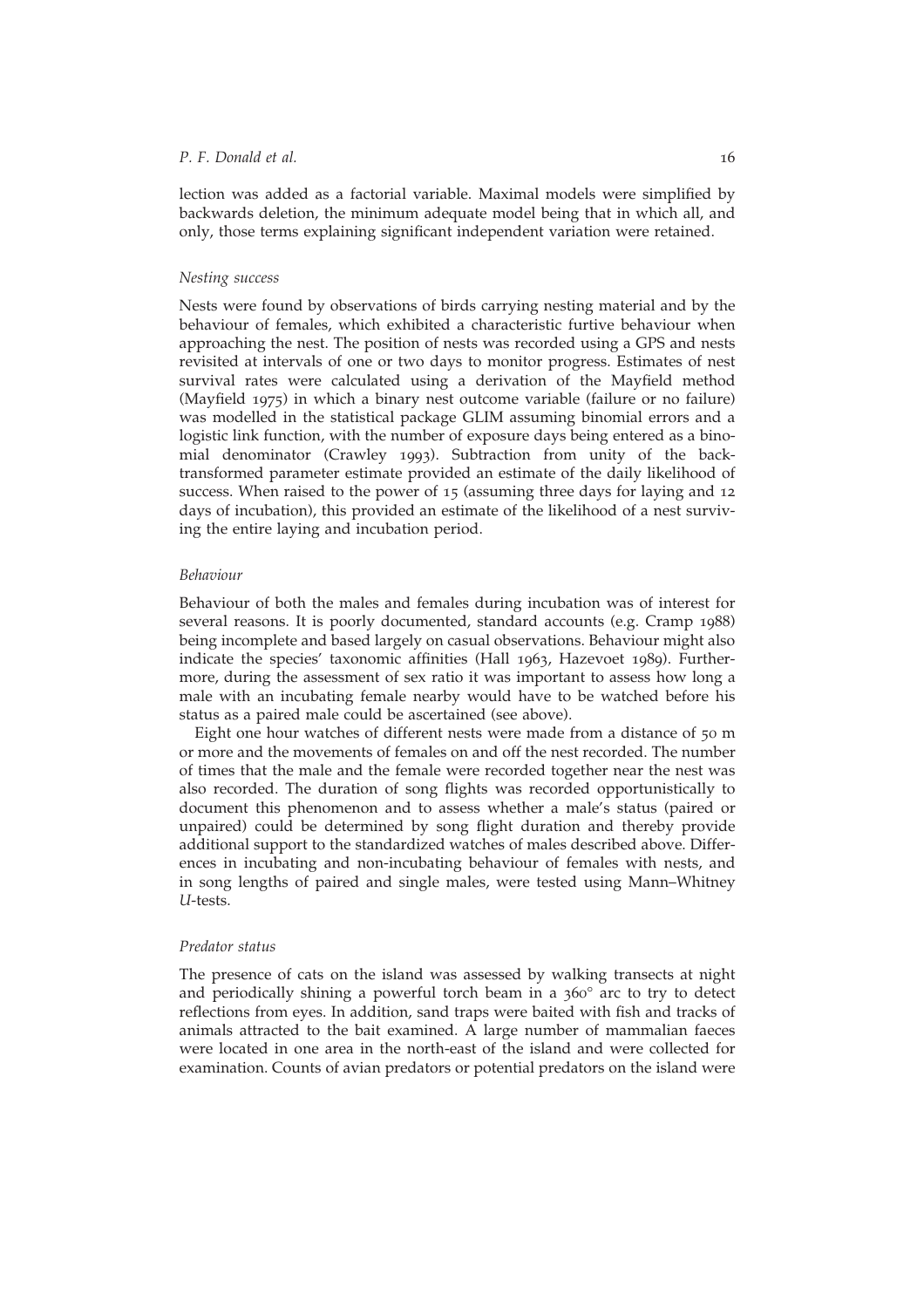also undertaken. Rat *Rattus* traps were taken to the island but were not used for fear of catching the near-endemic giant gecko *Tarentola gigas*.

## *Population and rainfall*

In order to assess quantitatively the assertion of Hazevoet (1995) and Ratcliffe *et al*. (1999) that Raso Lark populations fluctuate in response to drought, rainfall data from a recording station at Tarrafal, São Nicolau (16°34'N, 24°22'W), around 25 km east of Raso and the nearest station to the islet, were extracted. These were correlated with the counts of Raso Larks made since 1968 as presented by Ratcliffe *et al*. (1999). The population in each year was plotted against the rainfall in the previous year, since it is likely that populations are determined by productivity in the previous breeding season. Non-parametric correlation was used to assess the significance of the relationship.

# **Results**

# *Counts and assessments of sex ratio*

Transect counts recorded 128 birds, the great majority (95%) of which were recorded on the flat plain that makes up over half the island's total area. Only six males and one female were recorded above the 50 m contour in the northern hills (Figure 1). Birds were widely scattered across the plain, but were more numerous around the edges of the plain and along dry riverbeds and absent from large unvegetated parts of the interior (Figure 1). Of the 128 birds recorded, 85 (66.4%) were males, a ratio of two males to one female. The standardized watch of 30 randomly selected males recorded a ratio of 19 paired to 11 unpaired males. If this ratio is applied to the count of 85 males made during transects, the predicted number of females was 53, a ratio of 1.6 males per female. The mean period of observation of paired males needed to detect the presence of the female was 188 seconds, compared with the hour of observation of unpaired males with no female being seen. Differences in song length of birds recorded as paired or unpaired and the frequent meetings of males and females during the incubation period (see below) added confidence to the classification of males as being paired or unpaired. No unpaired females were seen.

## *Feeding and diet*

There were significant differences between the sexes in feeding methods (Figure 2), with males digging more than females and females turning over stones more than males. Males were seen to dig holes up to 6 cm deep with their bills, and in some places the ground was covered with holes, previously mistaken for collapsed petrel (Hydrobatidae) burrows (den Hartog 1990). Holes were dug almost exclusively around the base of the nutsedge *Cyperus bulbosus* (and possibly other *Cyperus* species), and males were seen to take the bulb of that plant, a food item not seen to be taken by females, which dug shallower holes from which they were seen to take mainly insect larvae. Several food items were taken by both sexes, including insect larvae, adult Lepidoptera and Orthoptera, grass seeds and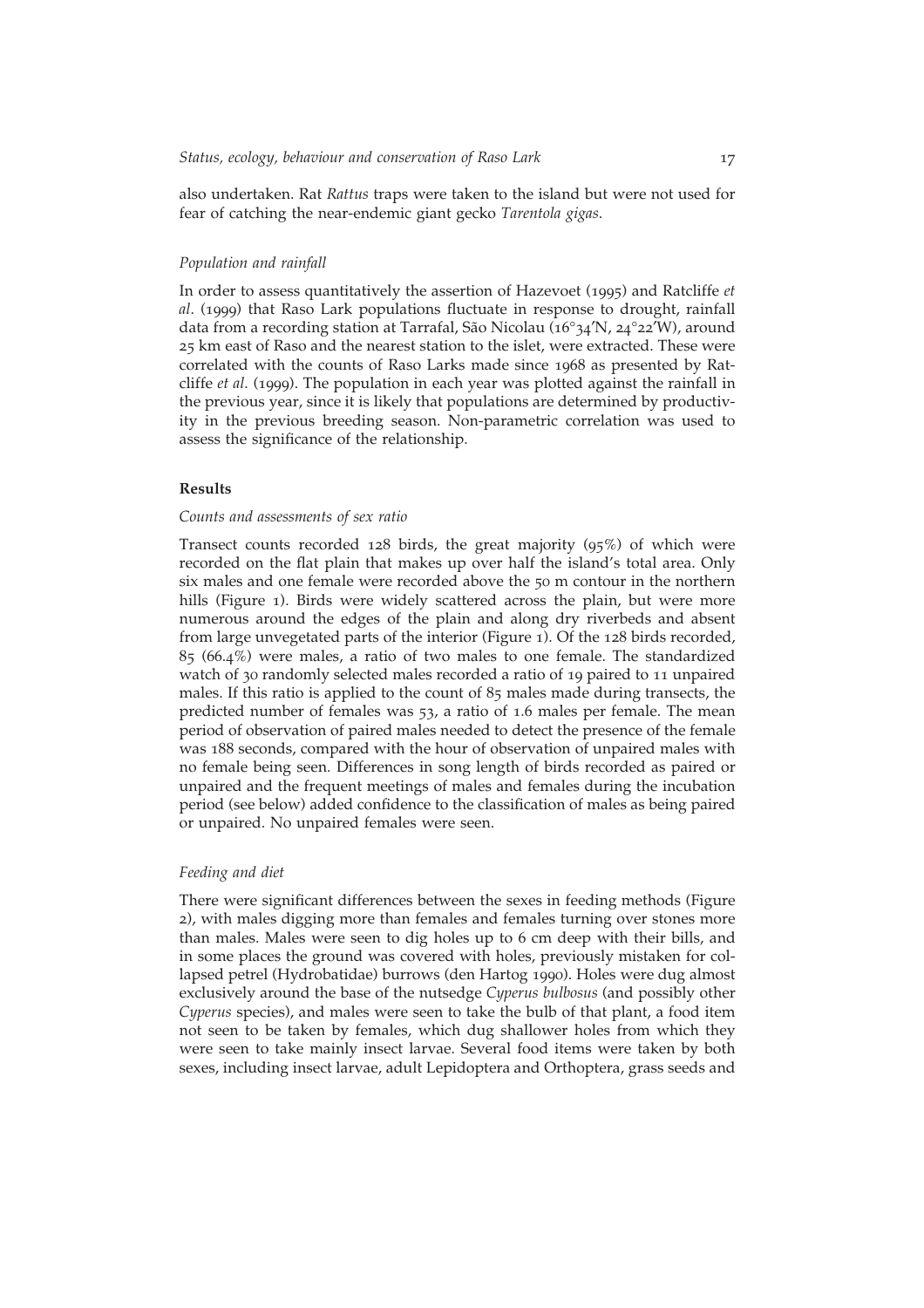

Figure 1. Distribution of Raso Larks on Raso, October 1991. Solid lines mark dry stream beds (ribeiras); dotted lines mark the 50 m above the 50 m contour were not recorded in the field and are omitted from the map. The main landing site is marked with an arrow. and 100 m contours. The positions of the 40 nests found are marked with stars. The locations of six males and one female found Figure 1. Distribution of Raso Larks on Raso, October 1991. Solid lines mark dry stream beds (ribeiras); dotted lines mark the 50 m<br>and 100 m contours. The positions of the 40 nests found are marked with stars. The locatio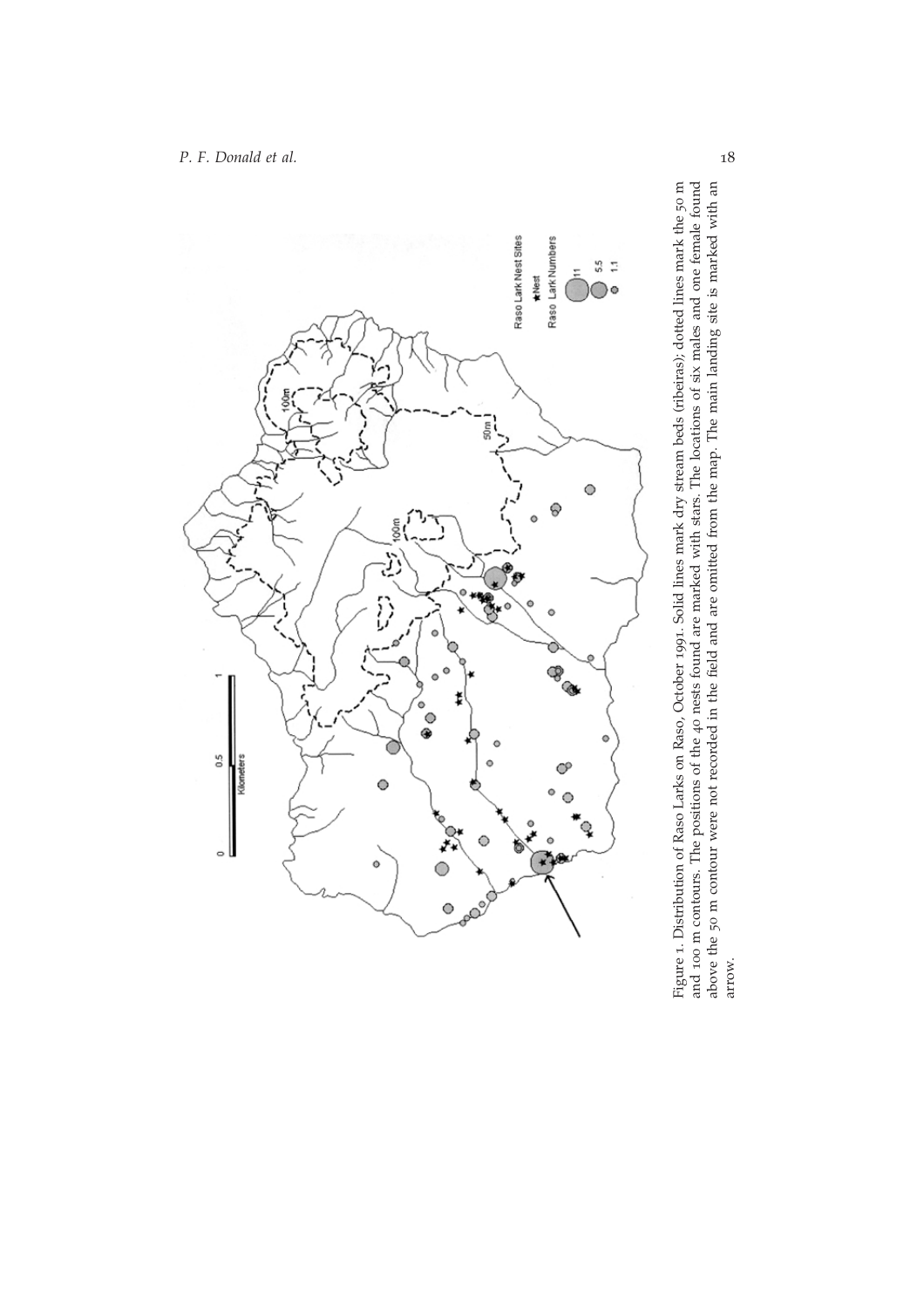

Method of feeding

Figure 2. Feeding methods used by male (filled bars, *n* = 137) and female (open bars, *n* = 103) Raso Larks. There was a significant difference between the sexes in the frequency of different feeding methods ( $χ² = 26.1$ ,  $df = 3$ ,  $P < 0.001$ ).

leaves. Both sexes were also seen to break off and chew branches of *Zygophillum simplex*, probably to extract water. On one occasion, birds were seen unsuccessfully chasing small skinks *Mabuya stangeri*. Analysis of 75 faecal samples collected from the song posts of a number of males suggested that lepidopteran larvae comprised the majority of insect larvae taken and that a number of other prey items were taken (Table 1). Plant material was present in all the faecal samples examined and 21% of faecal samples contained only vegetable material.

| Item                            | % faecal samples $(n = 75)$ |
|---------------------------------|-----------------------------|
| Vegetable material <sup>a</sup> | 100                         |
| Lepidoptera larvae              | 47                          |
| Seed testa                      | 31                          |
| Adult coleoptera                | 15                          |
| Gastropods                      | 11                          |
| Diptera                         | $\overline{4}$              |
| Coleoptera larvae               | 4                           |
| Araneae                         | 3                           |
| Formicidae                      | 3                           |

Table 1. Frequency of occurrence of different food items in 75 faecal samples collected from males' song perches.

<sup>a</sup> 21% of samples contained *only* vegetable material.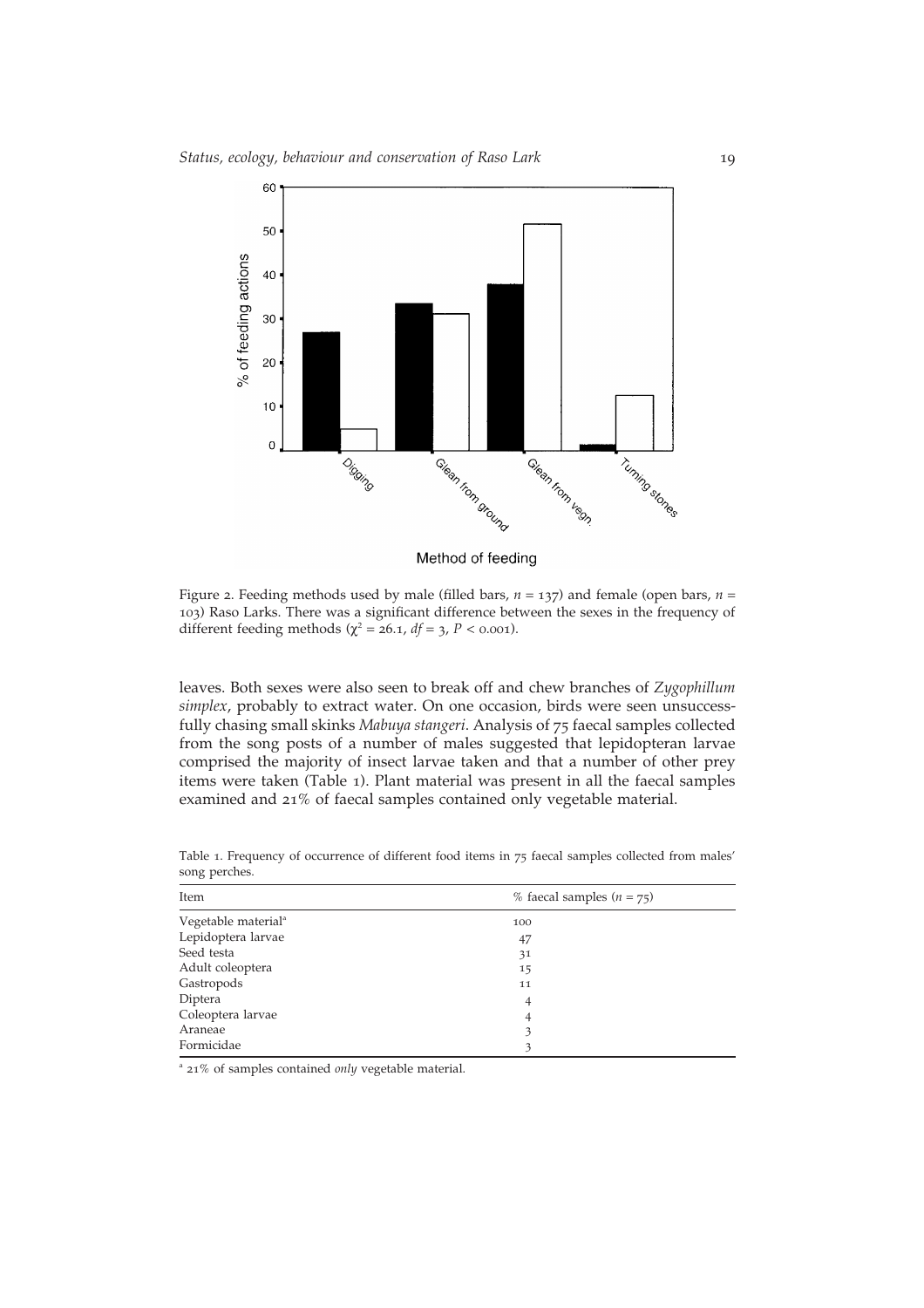| Measurement    | Male $(n = 26)$ | Female $(n = 19)$ |
|----------------|-----------------|-------------------|
| Upper mandible | 14.4(0.18)      | 11.7(0.11)        |
| Max. Depth     | 5.9(0.05)       | 5.2(0.09)         |
| Max. Width     | 5.7(0.08)       | 5.0(0.10)         |

Table 2. Measurements (mm, mean  $\pm$  1 SE) of bills of Raso Lark.

Measurements of males were significantly larger in all cases (ANOVA, 150.0 > *F*1,43 > 25.0, *P* < 0.001).

#### *Bill measurements*

There were significant differences between the sexes in all bill measurements (Table 2), the bills of males averaging 23.1% longer than those of females. When crudely calculated as length × maximum depth × maximum width, bill volume was around 60% greater in males. The minimum adequate model also retained month of collection in addition to sex, fitted values suggesting an increase in bill length from January to October (Table 3), although whether this was due to changes in the bill length of individual birds or to differential mortality of birds of different bill lengths is uncertain. Year of collection and museum (and hence the identity of the measurer) did not significantly influence the measured bill length.

Bill length was highly variable in both sexes (the range representing 17.1% of the mean in females and 27.7% of the mean in males) but in males was significantly more variable than in females (Bartlett's test, *P* < 0.02).

## *Nesting and nest success*

A total of 40 nests was found, excluding those obviously old or abandoned. Our visit to Raso clearly coincided with the very start of the breeding season, as most of the first nests were found during nest building and no chicks were seen. No chicks were observed during the study so results refer only to the period of laying and incubation. All but one of the nests were built under the low halophyte *Zygophillum simplex*, the exception being placed under a clump of the grass *Aristida cardosoi*. *Abutilon pannosum*, the plant under which Castell (1999) found all his nests, was present on the island but not used for nesting. The incubation period could not be determined with certainty as no chicks were seen, but one nest (of three eggs) was incubated for at least 13 days and another for at least 12 days, suggesting that incubation may be longer than the 11 days of Skylarks *Alauda arvensis* (Donald 1999). Clutch sizes were known with certainty from 21 nests and ranged from one to three (Figure 3).

The daily nest survival rate was estimated from the 27 nests yielding data

Table 3. Minimum adequate model of bill length.

| Variable   | $F_{1.42}$ | P         |
|------------|------------|-----------|
| Sex        | 158.6      | < 0.0001  |
| Month      | 4.6        | < 0.05    |
| Year       |            | <b>NS</b> |
| Collection |            | <b>NS</b> |

This bivariate model explained 82% of the variation in bill length. The regression coefficient of "month" (measured as  $1 =$  January,  $12 =$  December) was positive.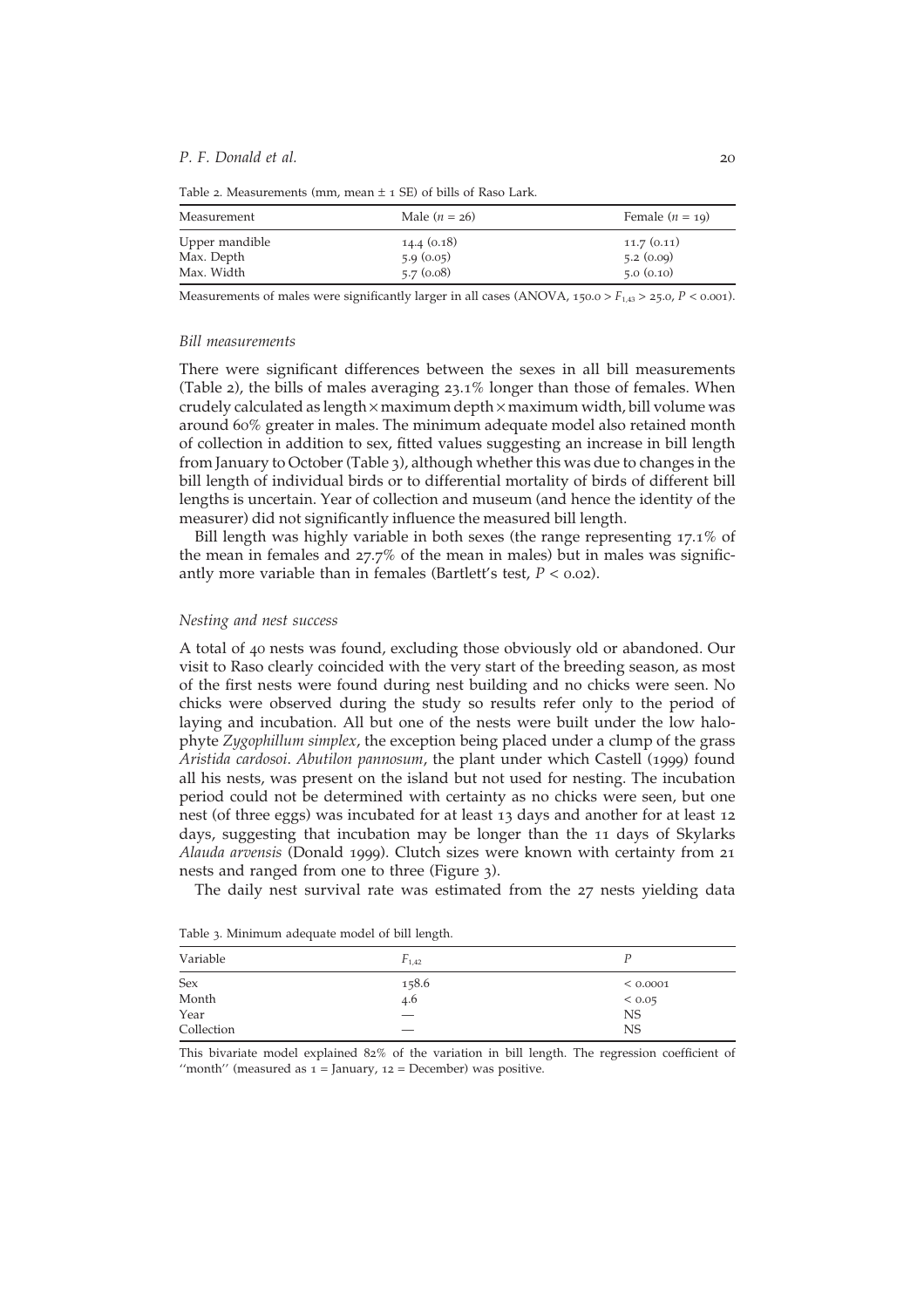

Figure 3. Distribution of clutch sizes in 21 Raso Lark nests, 1 October to 16 October 2001.

suitable for Mayfield analysis to be 81.6%, equating to an overall survival rate of just 4.7% over the assumed 15-day laying and incubation period. All nest failures were due to predation, at least some of which took place at night. In each case, large or small eggshell fragments were left in the nest and the nest lining was generally undisturbed.

# *Predator status*

Of the seven potential nest predators on Raso in October 2001, only the Cape Verde giant gecko, endemic to Raso and the neighbouring island of Branco, was common (Table 4). This species is thought to feed on broken seabird eggs and a

| Predator                                        | Status on Raso |
|-------------------------------------------------|----------------|
| <b>Birds</b>                                    | 2 pairs        |
| Neglected Kestrel Falco (tinnunculus) neglectus |                |
| Brown-necked Raven Corvus ruficollis            | 1 or 2 pairs   |
| Cape Verde Barn Owl Tyto (alba) detorta         | Present?       |
| Reptiles                                        |                |
| Cape Verde Giant Gecko Tarentola gigas          | Common         |
| <b>Mammals</b>                                  |                |
| Cat Felis catus                                 | Absent         |
| Dog Canis familiaris                            | Absent         |
| Rat Rattus spp.                                 | Absent         |

Table 4. Status of potential nest predators of nests of Raso Lark, October 2001.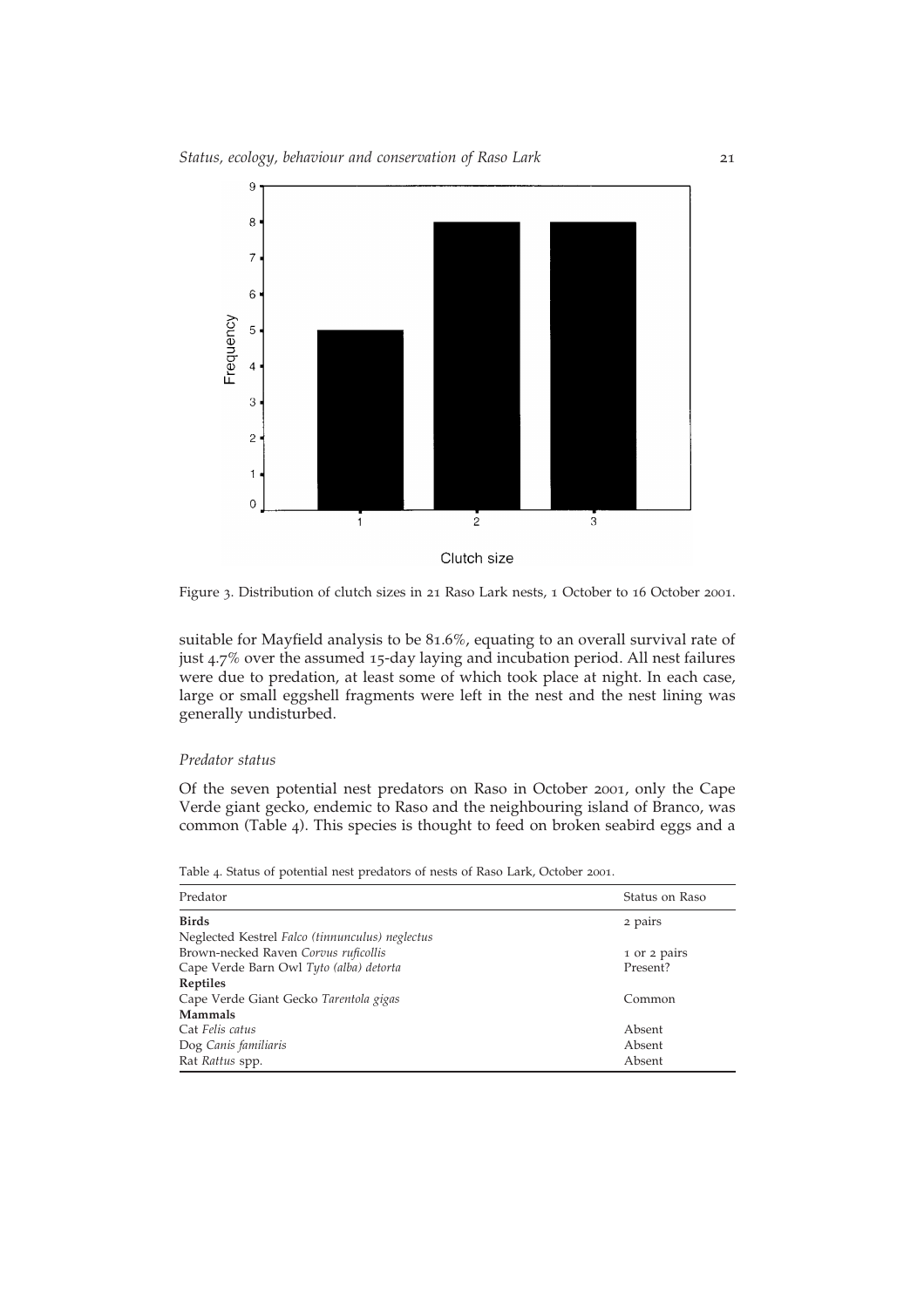wide range of other foods, possibly including seabird chicks (den Hartog 1990, Hazevoet 1995) and is certainly large enough to predate a lark nest. The two other geckoes thought to be present on Raso (*Tarentola caboverdiana razoensis* and *Hemidactylus bouvieri razoensis*) are less common than *T. gigas* and far smaller. There was no evidence of cats on the island; none were encountered during sand trapping or night transects and no fresh droppings were seen. Nor was there evidence of rats on the island; the abundant food left on the island by visiting fishermen was untouched. Of the potential avian predators, only Brown-necked Raven *Corvus ruficollis* was likely to predate eggs. However, only one or two pairs were present, and predated nests did not show the disturbed nest lining usually associated with corvid predation. It seems likely, therefore, that the principal or sole predator of Raso Lark eggs was the giant gecko, although this needs confirmation.

Analysis of the mammalian faeces found on Raso suggested they were old. At least some of the mammalian faeces examined were canine in origin, probably from a single dog known to have been present on the island in the late 1990s, which was eventually shot.

#### *Population and rainfall*

During the drought of 1968 to 1980, the population fell to 15 pairs but recovered quickly after the end of the drought (Figure 4a). Population size was positively correlated with the rainfall in the previous year; more pairs were present following years of higher rainfall (Figure 4b).

#### *Behaviour*

A high degree of mate guarding was apparent, particularly during nest building. Unpaired males often entered the territories of paired birds from which they were aggressively chased off. Paired males always won territorial fights, which closely resembled those of Skylarks. Unpaired males defended territories of around the same size as paired males but defended them less vigorously, often tolerating other unpaired males in close proximity. One unpaired male that was closely followed for several hours was found to simultaneously defend two territories around 500 m apart. During territorial conflicts, males adopted an aggressive stance similar to that of Skylark, in which the body was angled forwards and downwards, the crown and back feathers were raised and the tail was spread and held down.

The courtship display of the male closely resembled that of Skylark. The male approached the female, often singing quietly, and performed a series of vertical hops with the crest raised and often with the wings held open. The female solicited copulation by a display in which the head was held low and the wings shivered.

Nest building behaviour and the nest itself resembled closely that of Skylark. Only the female built, but the male remained in close attendance. As with Skylark, periods of nest building, when the female took material to the nest every minute or so, were interspersed by long gaps during which the pair fed nearby without visiting the nest. Pairs flew up to 200 m to collect nesting material, which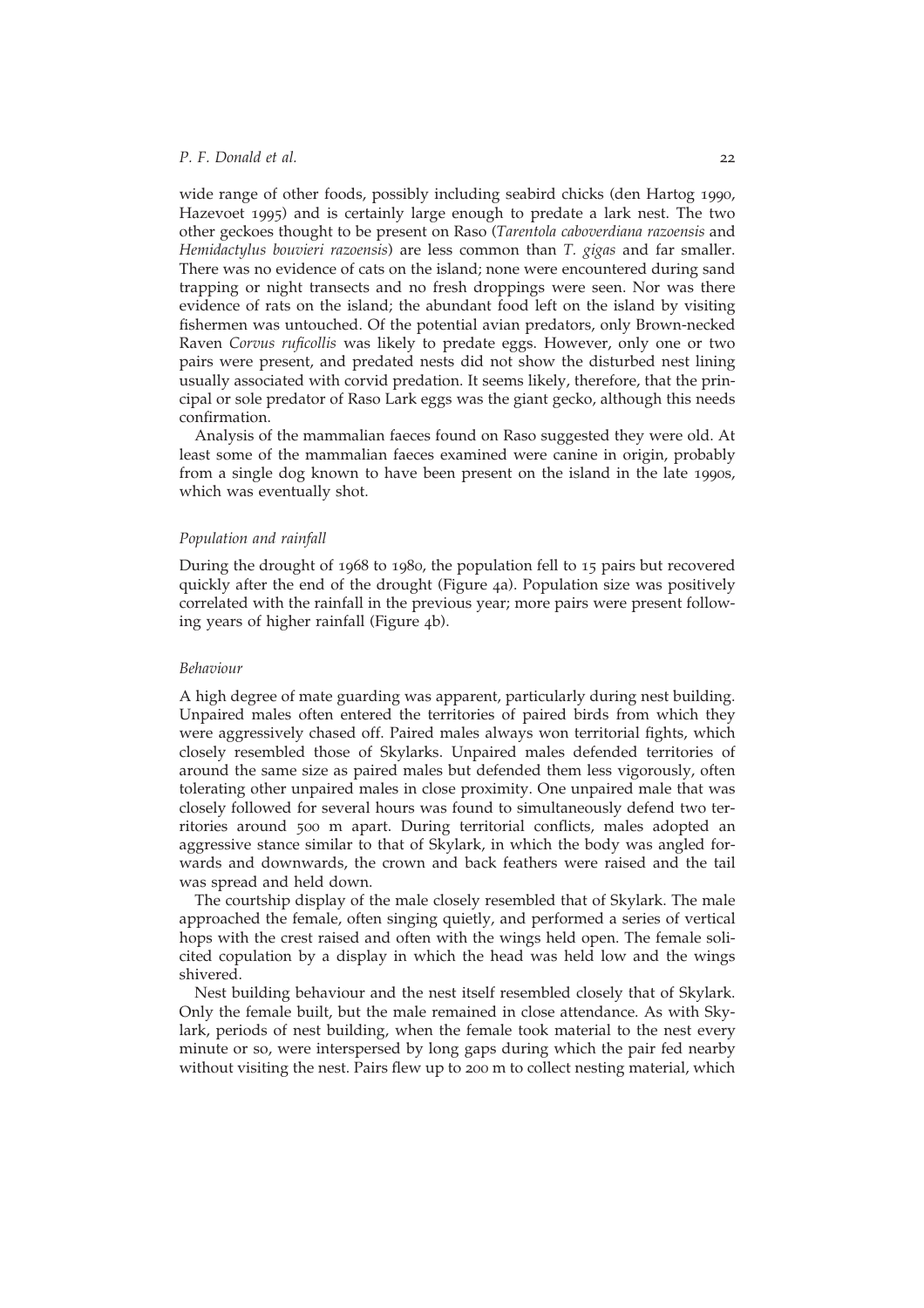



Figure 4. (a) Population trends of Raso Lark, 1968 to 2001. Data updated from Ratcliffe *et al*. (1999). (b) Relationship between population estimates of Raso Lark and rainfall in Tarrafal, São Nicolau, the previous year. The two were significantly correlated  $(r_s = 0.824,$  $n = 9$ ,  $P < 0.005$ ).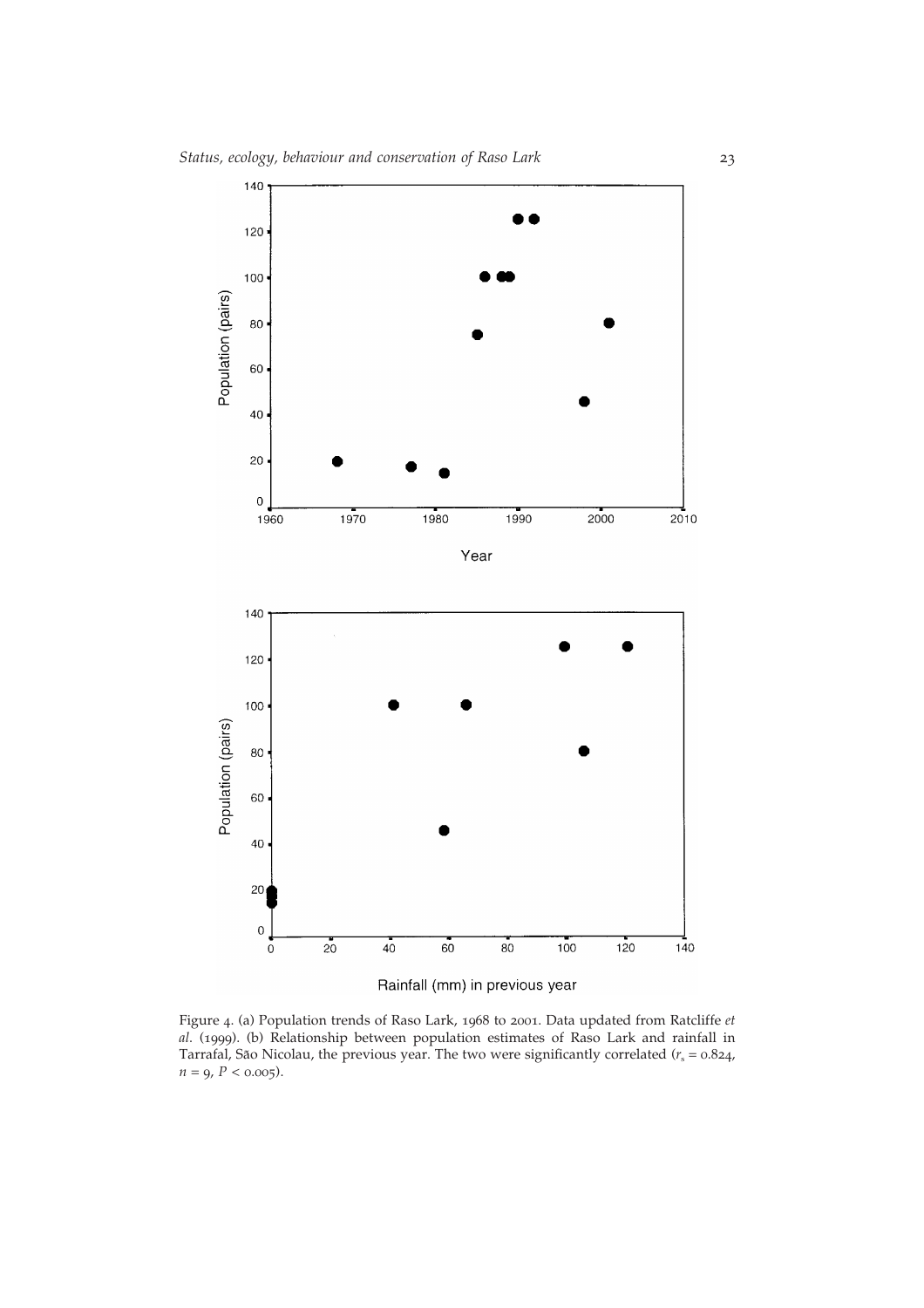was mainly dead grass, although fresh vegetation was also used on occasion. In one case, nesting material was collected from a recently predated nest of the same pair nearby. The nest consisted of a scrape around 3 cm deep dug by the female and lined with dead grass. The sides of the scrape were lined before the bottom. Several scrapes could be dug before one was selected for lining. As with Skylarks, predated nests were rapidly replaced.

Incubation was undertaken by the female alone, contrary to observations from the 1890s that both sexes are involved (Cramp 1988). Feeding of the incubating female by the male was observed at least six times, suggesting that this behaviour is far more frequent in this species than in Skylark, in which it is extremely rare (Donald 1999). When approached by observers, females either left the nest with a poorly developed distraction display (far less developed than in Skylark) or remained on the nest. Incubating females spent longer off the nest than on it, with incubation periods averaging 9.4 min and feeding and preening breaks averaged 13.1 min, though the difference was not statistically significant (Mann– Whitney  $U_{12,12} = 71.5$ , ns). During these breaks, the male tended to keep close to the female but did not mate guard as closely as during nest building. Unlike Skylark, eggs were sometimes laid more than one day apart and incubation sometimes started before the last egg was laid. There could be a gap of up to three days between completion of the nest and the onset of laying.

Two types of song were heard, the first a disyllabic *chirrup* as described by Alexander (1898b) and Hazevoet (1989). The other was a far more complex and musical Skylark-like song given primarily during ascent and descent in song flights. This was less mimetic than that of Skylark but on one occasion included an imitation of Whimbrel *Numenius phaeopus* (a species present on the island at the time). The mean recorded song flight lasted 139.1 seconds (median 64 seconds, range  $6-872$  seconds,  $n = 75$ ) (Figure 5). Birds always faced into the prevailing northerly or north-easterly wind, and song flight activity was greatly reduced on days with higher wind speeds. If wind speeds increased during a song flight, males rapidly descended. The duration of song flights and the heights reached by singing birds appeared to experienced observers to be similar to those of Skylark. Much of the variation in song flight lengths could be explained by the status of the male, with unpaired males having song flights averaging five times longer than paired males (Figure 5).

## **Discussion**

The population of Raso Larks in October 2001 was between 39% and 51% higher than that recorded during the previous systematic count in 1998 (Ratcliffe *et al*. 1999). Furthermore, that count was conducted in February, after the main breeding season when populations should be at their highest, so a real increase in the population seems to have occurred. However, the discovery of a heavily biased sex ratio suggests that at least some previous counts could have overestimated the size of the reproductive population by including unpaired males. It is possible that some of the very low counts recorded during the drought of 1968 to 1980 (Figure 4a) similarly overestimated the population, and if the biased sex ratio apparent in 2001 is a general feature of the species' demography, the number of females probably fell to single figures. Furthermore, given the non-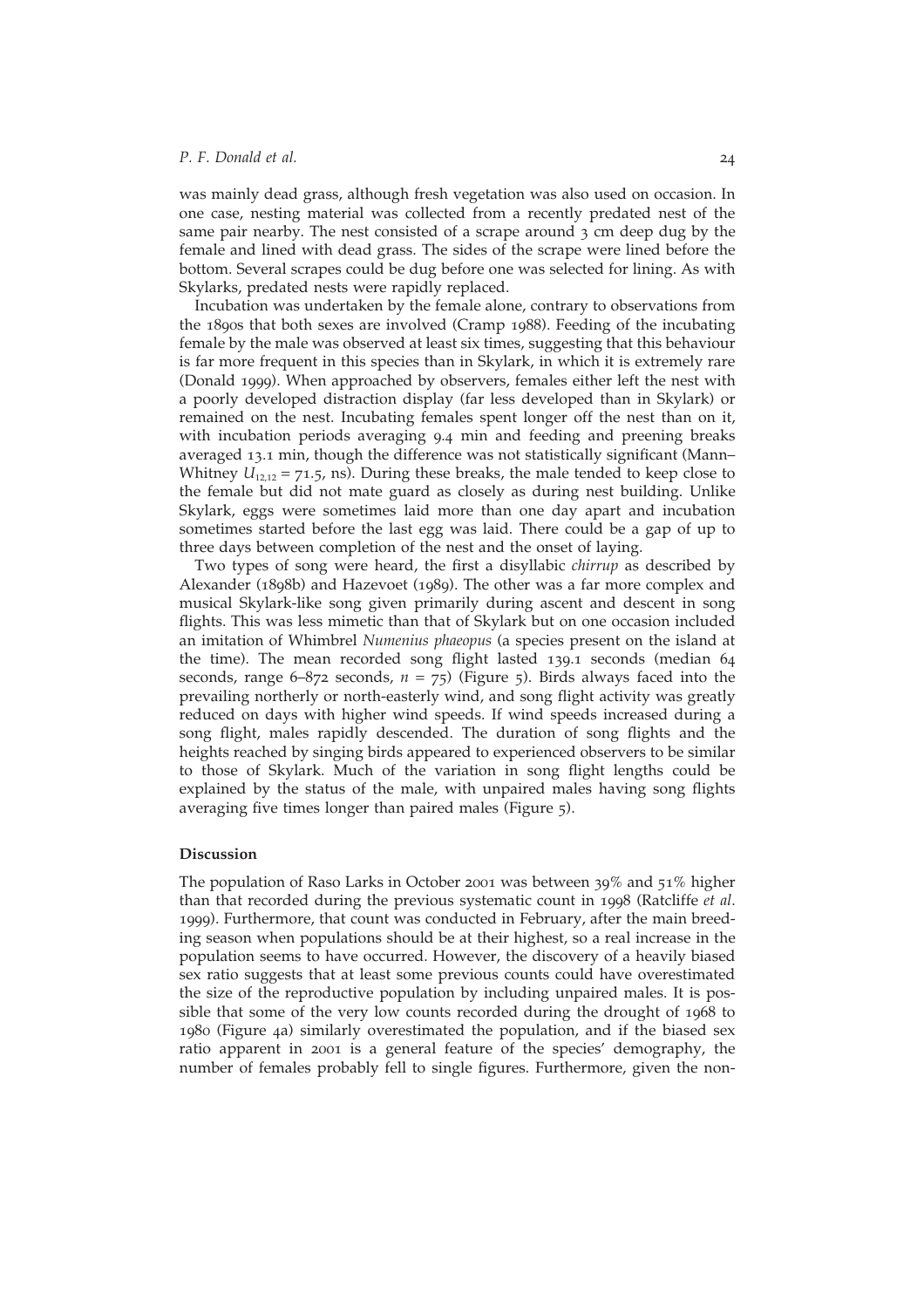

Figure 5. Duration of aerial song flight by all birds combined (*n* = 75) and by males known to be unpaired and paired separately. There was a highly significant difference in duration of song flights of paired and unpaired males (Mann-Whitney  $U_{19,23} = 71.5$ ,  $P < 0.001$ ).

random distribution of lifetime reproductive output among individuals, the effective breeding size must have been considerably lower (Grant and Grant 2000). Longer droughts than the most recent in 1968–1980 have been recorded, and the species must have come close to extinction many times. Low populations in drought may result from increased mortality, reduced productivity or both, as is the case with Darwin's finches on the climatically similar Galapagos Islands (Grant *et al*. 2000). Although the effects of accelerated global climate change on rainfall patterns in Cape Verde cannot presently be assessed, it is clear that increasing drought would pose a severe threat to the survival of this species. Alternatively, the 20–30% increase in rainfall in tropical oceans suggested by several models of climate change (e.g. Whetton *et al*. 1996) might benefit the species.

The reasons for the biased sex ratio could not be determined from the data collected. However the empirical differences in bill structure (Table 2; see also Burton 1971) and, probably as a consequence, in feeding methods support the assertion of Hazevoet (1995) that ''to a certain extent the sexes behave like separate ecological species''. The most obvious difference in the sexes' feeding behaviour was the digging of holes by males to uncover the bulbs of *Cyperus bulbosus*. These are of sufficiently high food value to humans that they can profitably be harvested during periods of food shortage. Although small (around 10 mm by 5 mm in the plants examined on Raso), the bulb yields 82.46 g of carbohydrate and 11.6 g of water per 100 g of tissue. During the dry season, and particularly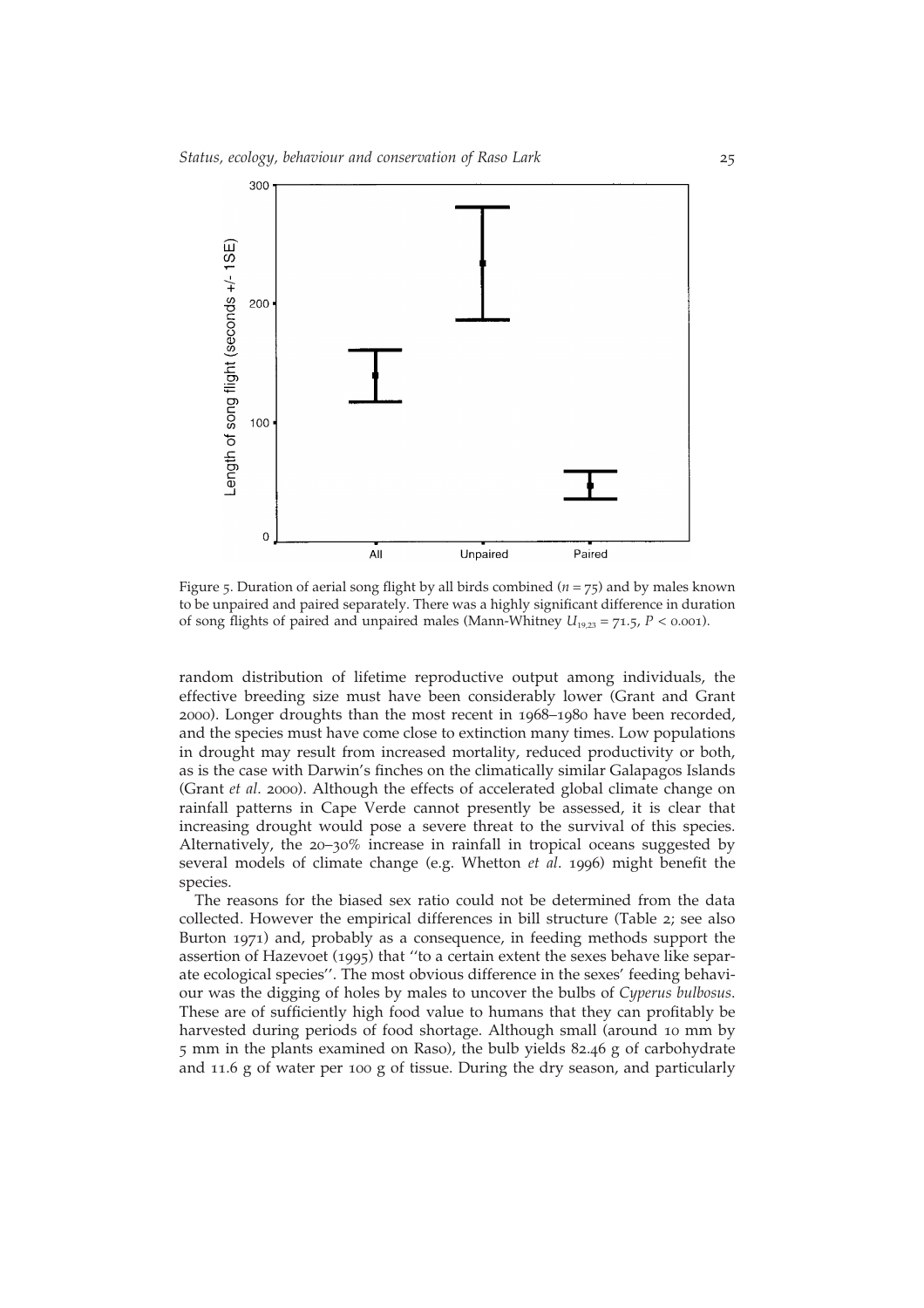during droughts, this may be a source of food and water that is available only to males. Drought may therefore contribute to lower female survival rates and could account for the biased sex ratio. Very similar effects of drought on sex ratios have been documented in Darwin's finches in the Galapagos (Grant and Grant 1992).

The very low nesting success of Raso Larks confirmed earlier suspicions that nest predation is high (Castell 1999). Despite the absence of terrestrial mammals and the paucity of avian predators, nest success rate, at least at the start of the breeding season, is only around one fifth of that of Skylarks nesting in predatorrich farmland in southern England (Donald 1999). Nest predation is almost certainly mainly by the near-endemic Cape Verde giant gecko, a species that has been present on Raso much longer than Raso Lark (Carranza *et al*. 2000). It therefore appears likely that Raso Larks are able to survive the high rates of nest predation observed. Further data are needed to determine whether the high rates of predation observed are constant throughout the breeding season and whether predation rates differ after hatching.

Many aspects of the species' ecology and behaviour closely resemble that of Skylark, suggesting that the species' current placing in the genus *Alauda* is correct. A similar conclusion was reached by Hazevoet (1989), based on song and song flights.

#### *Conservation*

Raso Lark has been protected specifically under Cape Verde law since 1955, and Raso was declared a National Park in 1990. Government permission is needed to land on Raso, though this is rarely sought. Unregulated visiting could result in the introduction of predators such as cats and dogs, which have both been present in the past, and could increase the risks of nest loss to trampling or disturbance, particularly in the high density population found around the main landing site (Figure 1). However, legal protection alone is unlikely to be sufficient to protect this species in the long term. The possibility of increased desertification through global climate change is likely to pose a particularly severe threat to the species that legal protection will be unable to mitigate. Although it is not known to have ever occurred on any other islands, it is likely Raso Lark had a wider range at the height of the Ice Age around 18,000 years BP, when low sea levels connected Raso with the present islands of Branco, São Vicente and Santa Luzia (Hazevoet 1995). The establishment of a second population on a larger island would reduce the risks of extinction through extreme events. If the species can be shown to have been present on Santa Luzia (35 km<sup>2</sup>), for example through the discovery of sub-fossil bones, the possibility of re-establishing a new population on that island could be considered. Although previously inhabited and heavily grazed, Santa Luzia is now uninhabited and may be appropriate for a reintroduction project if conditions are suitable. The suitability of Santa Luzia for translocation needs to be assessed, and the presence of important plant species such as *Cyperus bulbosus* and *Zygophyllum simplex* established. Cape Verde giant gecko is not present on Santa Luzia, so nest productivity might be increased, although the status of other potential predators would need to be established.

The species requires more frequent monitoring than has been achieved to date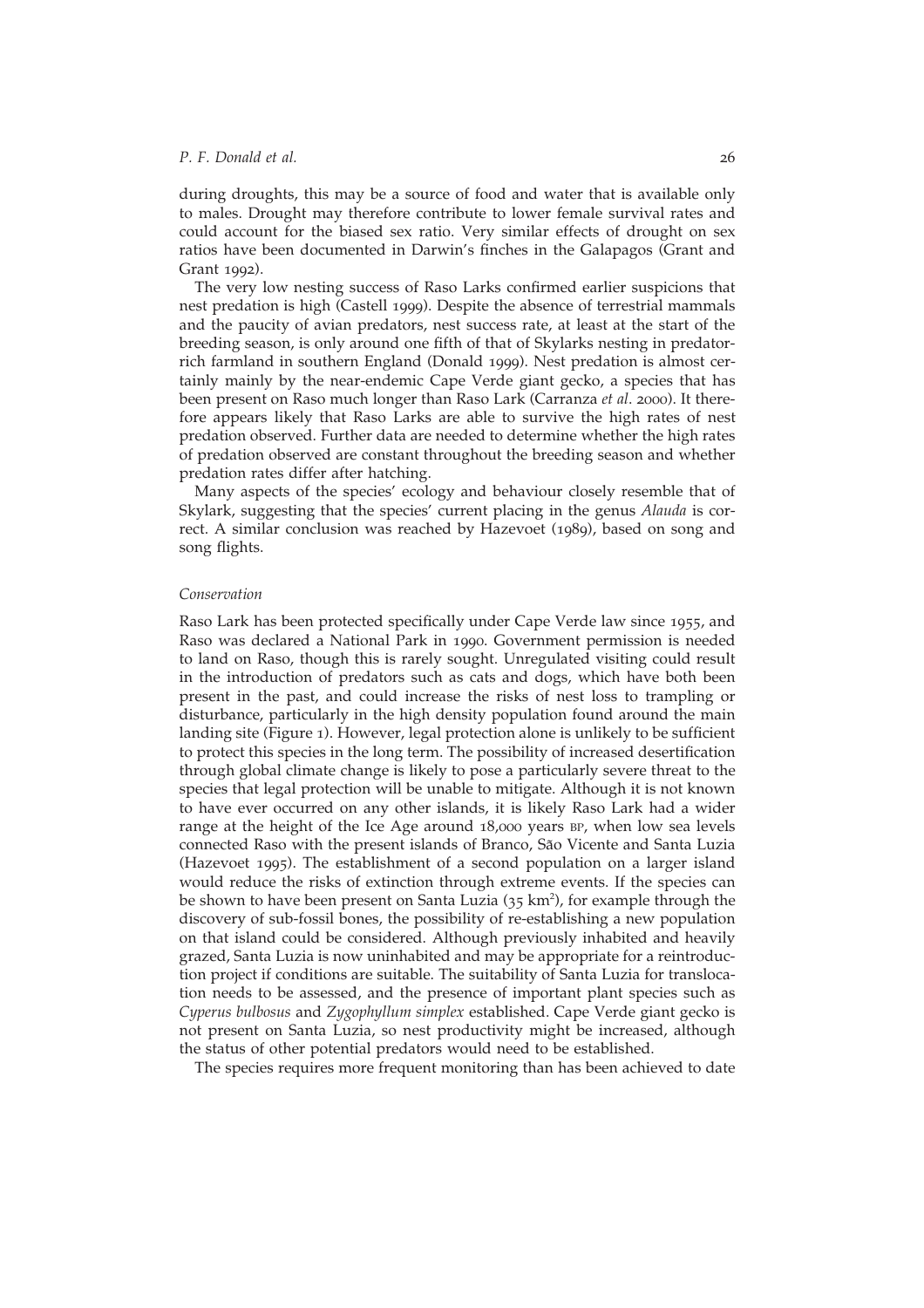and all ornithologists visiting Raso are encouraged to undertake a systematic count. The presence of goats, cats and rats also needs to be assessed on a regular basis. The species requires considerable further research. In particular, it is important to determine the reasons for the uneven sex ratio, since a reduced population of females represents a severe threat to the species' continued survival.

## **Acknowledgements**

We are very grateful to many people for their help and advice: José Levy, José Pedro Tavares, Norman Ratcliffe, Tony Clarke, Don Merton, Cristina Gonzáles, Debbie Pain, Nigel Butcher, David Gibbons, Cornelis Hazevoet, Colin Gooch, Laurence Rose, Mike Smart, Tim Dodman, Peter Castell, Tomas Delgado, Ana Mendes, Antonio Silva, Ruben Barone, Mark Beaman, Rick Watson, Bob Furness, Sabine Hille, Lucy Arnold, Paul Britten and the crew of the *Iseric*. Robert Pryˆs-Jones and Mark Adams of the British Museum of Natural History (BMNH, Tring), Paul Sweet and Peter Capainolo of the American Museum of Natural History (AMNH, New York) and Eric Pasquet of the Muséum National d'Histoire Naturelle (MNHN, Paris) allowed access to skin collections and provided bill measurements. Cornelis Hazevoet provided measurements of skins in the Centro de Zoologia (Instituto de Investigação Científica Tropical) in Lisbon. The expedition received the support and help of the Cape Verde Government through the Instituto Nacional de Investigação e Desenvolvimento Agrario (INIDA) and we are grateful to the President of INIDA, Antonio Querido, for his help and support. The rainfall data were provided by Antonio Rodrigues of the Ministerio da Agricultura, Alimentação e Ambiente (MAAA) of the Cape Verde Government. The faecal and plant samples were analysed and identified by Derek Gruar and Alfredo Reyes-Betancort. We are particularly grateful to Julian Francis for his generous contribution towards the costs of the expedition. This paper was greatly improved by comments from Cornelis Hazevoet, David Gibbons, Norman Ratcliffe, Keith Barnes and the Editor.

#### **References**

Alexander, B. (1898a) An ornithological expedition to the Cape Verde Islands. *Ibis* 4: 74– 118.

- Alexander, B. (1898b) Further notes on the ornithology of the Cape Verde Islands. *Ibis* 4: 277–285.
- BirdLife International (2000) *Threatened birds of the world*. Barcelona and Cambridge, U.K.: Lynx Edicions and BirdLife International.
- Bourne, W.R.P. (1955) The birds of the Cape Verde Islands. *Ibis* 97: 508–556.
- Burton, P.J.K. (1971) Sexual size dimorphism in *Alauda razae*. *Bull. Brit. Orn. Club* 91: 108– 100
- Carranza, S., Arnold, E.N., Mateo, J.A. and López-Jurado, L.F. (2000) Long-distance colonization and radiation in gekkonid lizards, Tarentola (Reptilia: Gekkonidae), revealed by mitochondrial DNA sequences. *Proc. R. Soc. Lond. (B)* 267: 637–649.
- Castell, P. (1999) Notes on the breeding biology of Raso Lark *Alauda razae. Bull. Afr. Bird Club* 6: 103–106.
- Cramp, S. (ed) (1988) *The birds of the western Palearctic*, 5. Oxford: Oxford University Press.